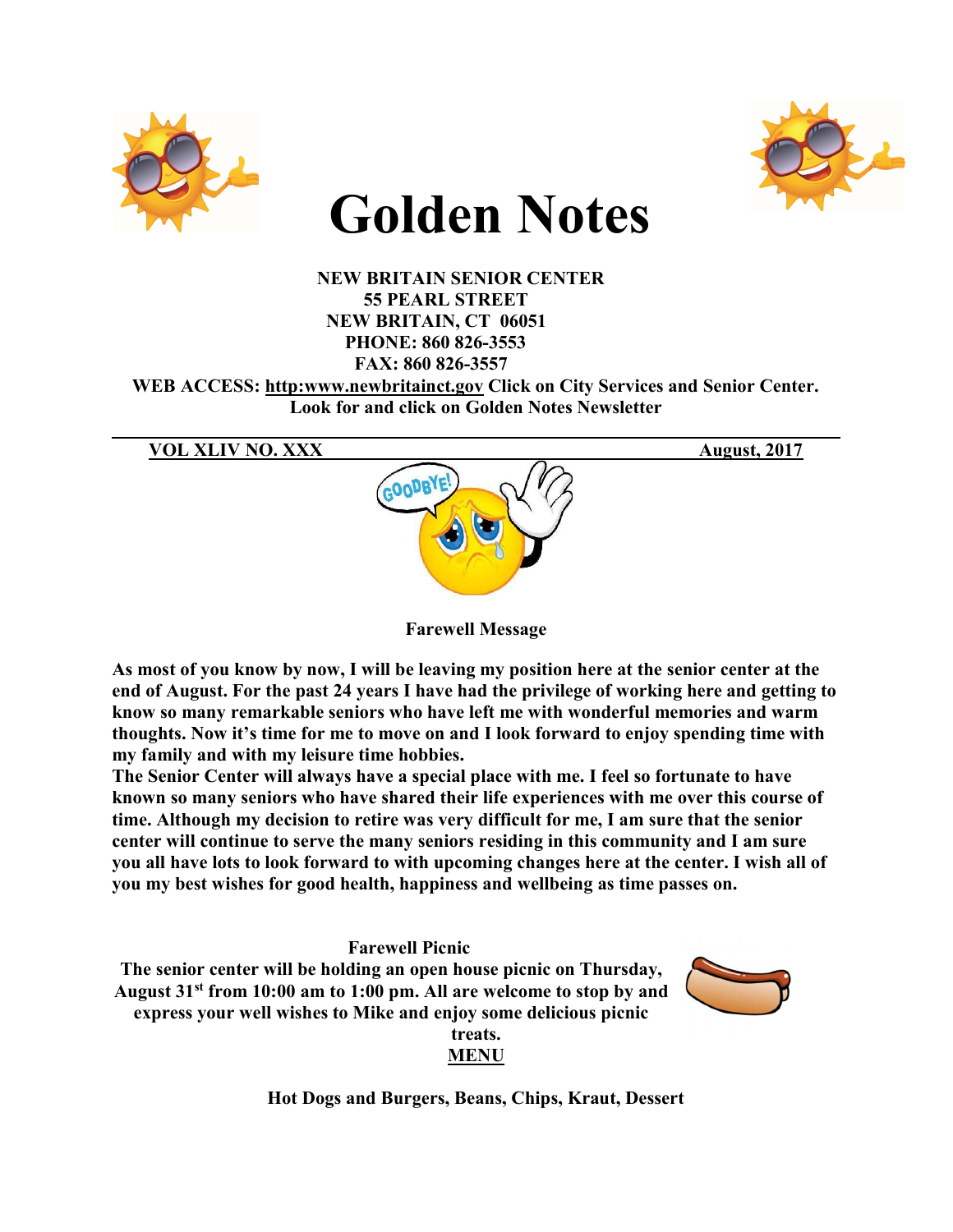

TRIAD MONTHLY EDUCATIONAL SERIES What Does the New Britain Department of Public Health Do for you? At the New Britain Senior Center Tuesday, August 15<sup>th</sup> 9:00 to 10:00 A.M.

Learn all of the great work our health department does for us. Are you safe in your home? Learn about the hazards in your home: lead paint, radon and others and what you can do about it.

> Continental Breakfast will be served. Presented by Caleb Cowles and sponsored by Monsignor Bojnowski.

> > PINOCHLE PLAYERS WANTED For September Tournament Wednesdays 9:30 A.M.



Come join us for free play during July and August on all Wednesdays, Thursdays or Fridays. Come to observe or join in on the play. Check it out, you might like it.

Seniors in Action New Britain Meeting Thursday, August 3rd at 9:30 am Special Speaker – Mary Ann "Soldiers, Sailors and Marine Fund" Learn What Benefits May Be Available to You Come and join the group for some valuable information and socialization. Refreshments will be served Note, this meeting will be held in the Vermont Room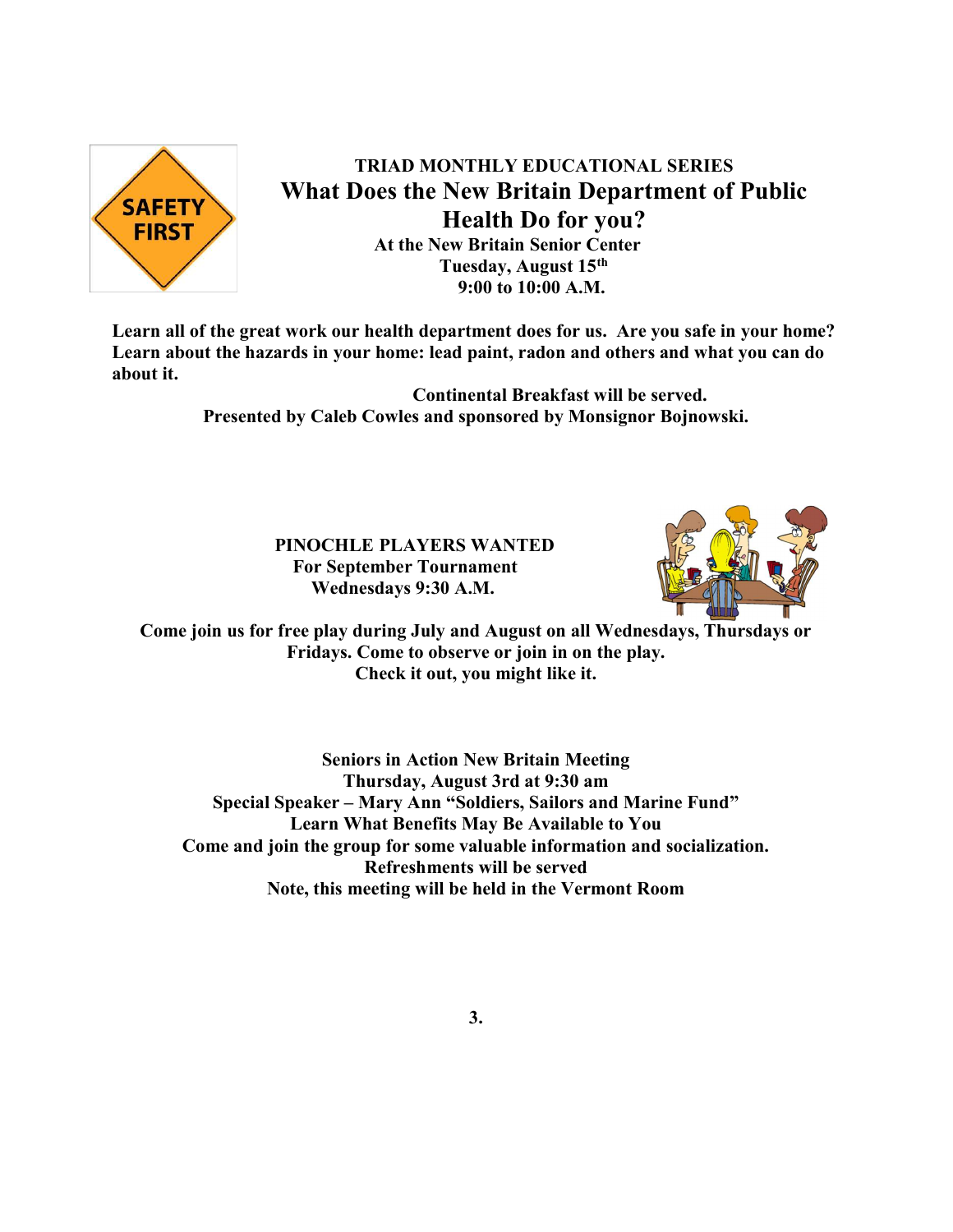

The adult coloring class has expanded the meeting hours and now will be meeting on Wednesdays and Fridays at 9:30 am. Join us for this very relaxing and creative class and enjoy socializing with others. Ann and Nancy will be available to help you get started so come on down for a morning of fun!



 Chair Yoga Wednesdays 9:30 to 10:30 AM Accommodates all Levels and Disabilities Sponsored by the New Britain Health Department of Nursing

Stanley Seniors

 Mohegan Sun Bus Trips August 8<sup>th</sup> September 12<sup>th</sup> October 10<sup>th</sup> November 14th



Price \$23.00, includes \$15.00 for food, \$15.00 for wheel Bus leaves Stanley Tools parking lot at 8:00 am returns at 4:30 pm. Call Elda Spaczynski at 860 229-2502 for reservations

> Movie for August 25<sup>th</sup> Joyful Noise 12:30 PM Starring Queen Latifah, Dolly Parton and Keke Palmer

Their town may be broke but a gospel choir has big dreams and a big problem with squabbling directors.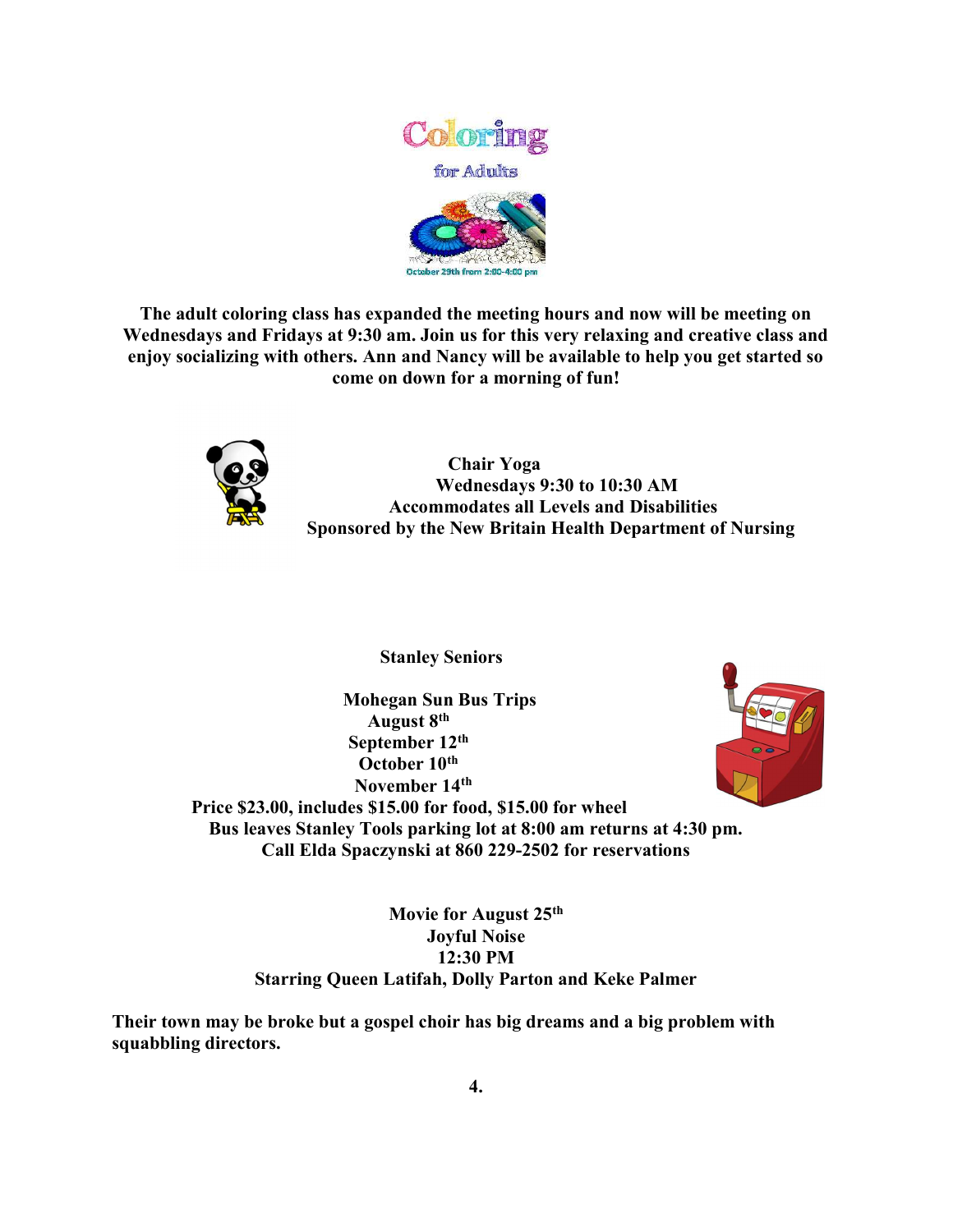#### DAILY CALENDAR OF ACTIVITIES August 2017 Monday

8:15 am to 11:10 am– Snack bar open 8:45 am to 9:15am. – Beginners Line Dancing 9:00 am to 11:30 am Exercise/Table tennis open 9:15 am to 11:30 am – Art class open 9:15 am to 10:00 am – Exercise Class with Chris 10:00 am to 11:00 am – Line dancing class 12:45am to 3:00 pm - Bingo

#### Tuesday

8:15 am to 11:00 am. – Snack Bar open 8:45 am to 9:15 am - - Beginners Line Dancing 9:00 am to 11:30 am Exercise/Table tennis open 9:15 am to 10:15 am – Exercise Class with Chris 9:15 am to 11:30 pm – Craft group meets 10:30 am to 11:15 am – Line dancing with Chris 12:30 to 2:30 pm – Wii Bowling – Resumes in September 1:00 pm to 3:30 pm – Craft group meets

#### Wednesday

8:15 am to 11:00 am – Snack bar open 9:00 am to 11:30 am – Exercise/Table tennis open 9:30 am to 11:30 am – Pinochle Club 9:15 am to 11:30 am – Art Class open 9:30 am to 10:30 am Chair Yoga 9:30 am to 11:00 am – Adult Coloring 1:00 pm to 3:00 pm – Ballroom Dancing

#### Thursday

8:15 am to 11:00 am – Snack bar open 9:00 am to 11:30 am Exercise/Table tennis open 9:30 am to 10:30 am –ZUMBA with Amy 9:15 am to 11:30 am – Craft Group meets 12:30 pm to 3:30 pm – Pinochle Club 1:00 pm to 3:30 pm – Craft group meets

#### Friday

8:15 am to 11:00 am – Snack bar open 9:00 am to 11:30 am Exercise/Table tennis open 9:15 am to 11:30 am – Art class open 9:30 am to 11:00 am – Adult Coloring 1:30 pm to 3:00 pm Square Dancing 12:45 pm Monthly Movie (Usually the 3rd Friday of each month)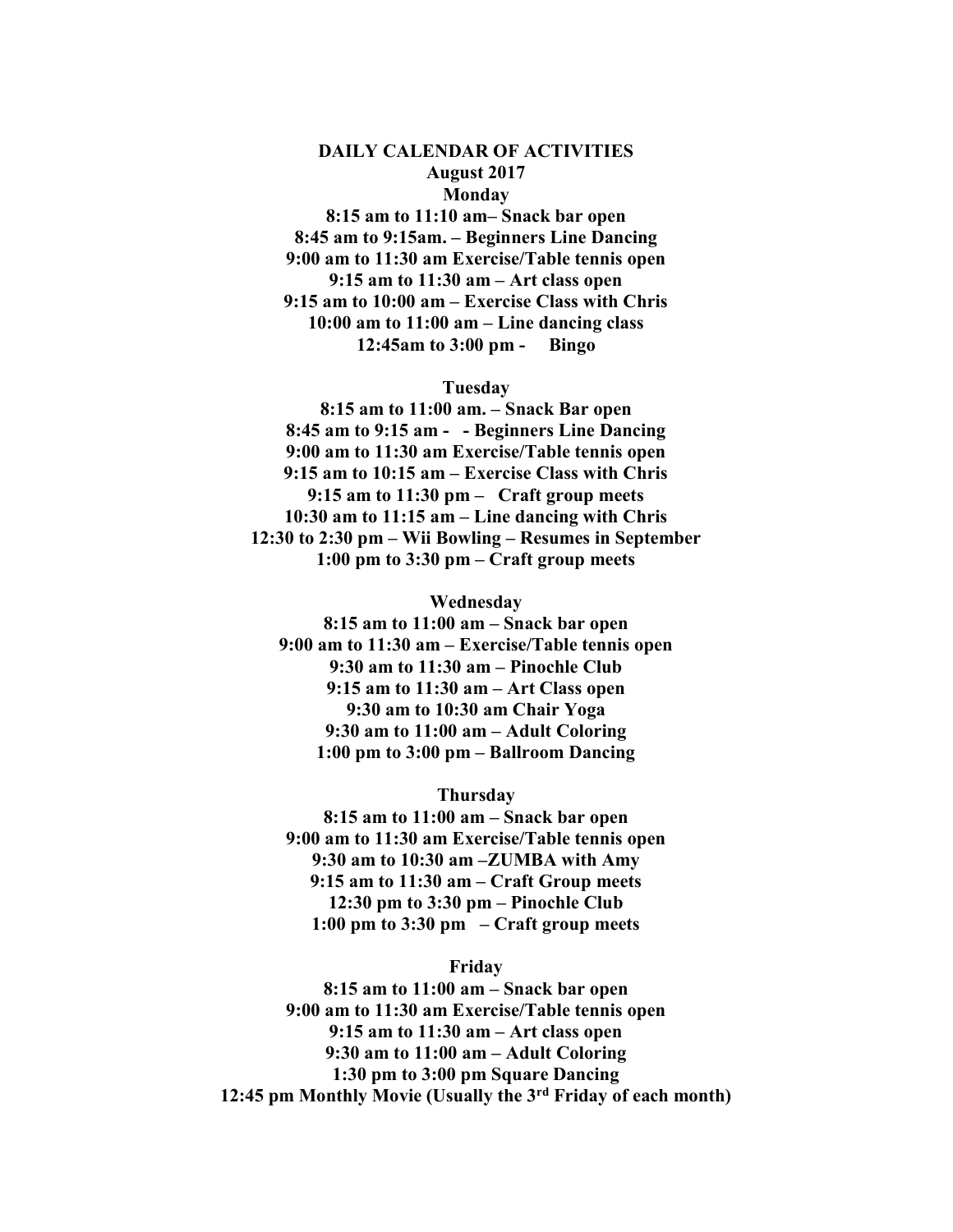# SERVICES BY APPOINTMENT DIAL-A-RIDE

At least a 2-day notice is required for rides to the Senior Center, medical appointments, shopping and other destinations at any time within the month. Call 826-3555 for an appointment. There is a suggested donation of \$1.50 each way.

### MEDICARE/MEDICAL INSURANCE INFORMATION

Persons seeking help in filing Medicare claims or appeals, interpreting medical bills and assistance in making decisions concerning Medicare supplemental insurance can make an appointment with Senior Center Staff by calling the Center at 860 826-3553. Advice on Living Wills and how to deal with advance medical directives is also available.

From the Nursing Desk Please join us for chair yoga. The Nursing Department is sponsoring a Chair Yoga class for seniors on Wednesdays from 9:30-10:30am at the Senior Center. Kelly Murphy will be teaching the class, she is a certified Yoga instructor. This class will be a gentle practice Yoga, using a chair to come in and out of poses. Each participant will have their own chair to support them in sitting or standing. This class is recommended for all levels and can accommodate all disabilities. Here are just six of the

many benefits of yoga for seniors.

- 1. Yoga improves Balance and Stability.
- 2. Yoga improves Flexibility and Joint Health.
	- 3. Yoga improves Respiration.
	- 4. Yoga reduces High Blood Pressure.
		- 5. Yoga reduces Anxiety.
		- 6. Yoga encourages Mindfulness

This class will run for 8 weeks to start. If there is sufficient interest we will continue the class. So please come out and meet Kelly and give Chair Yoga a try!

## GOLDEN NOTES SUBSCRIPTIONS

NAME:\_\_\_\_\_\_\_\_\_\_\_\_\_\_\_\_\_\_\_\_\_\_\_\_\_\_\_\_\_\_\_\_\_\_\_\_\_\_\_\_DATE:\_\_\_\_\_\_\_\_\_\_\_\_\_\_\_\_\_\_\_\_\_\_\_\_\_ ADDRESS: CITY:\_\_\_\_\_\_\_\_\_\_\_\_\_\_\_\_\_\_\_\_\_\_\_STATE:\_\_\_\_\_\_\_\_\_\_\_\_\_\_\_ZIP:\_\_\_\_\_\_\_\_\_\_\_\_\_\_\_\_\_\_\_\_\_\_\_ Make checks payable to: New Britain Senior Center Return to: Golden Notes New Britain Senior Center 55 Pearl Street

New Britain, CT 06051 Annual Mailing Fee: \$6.00

5.